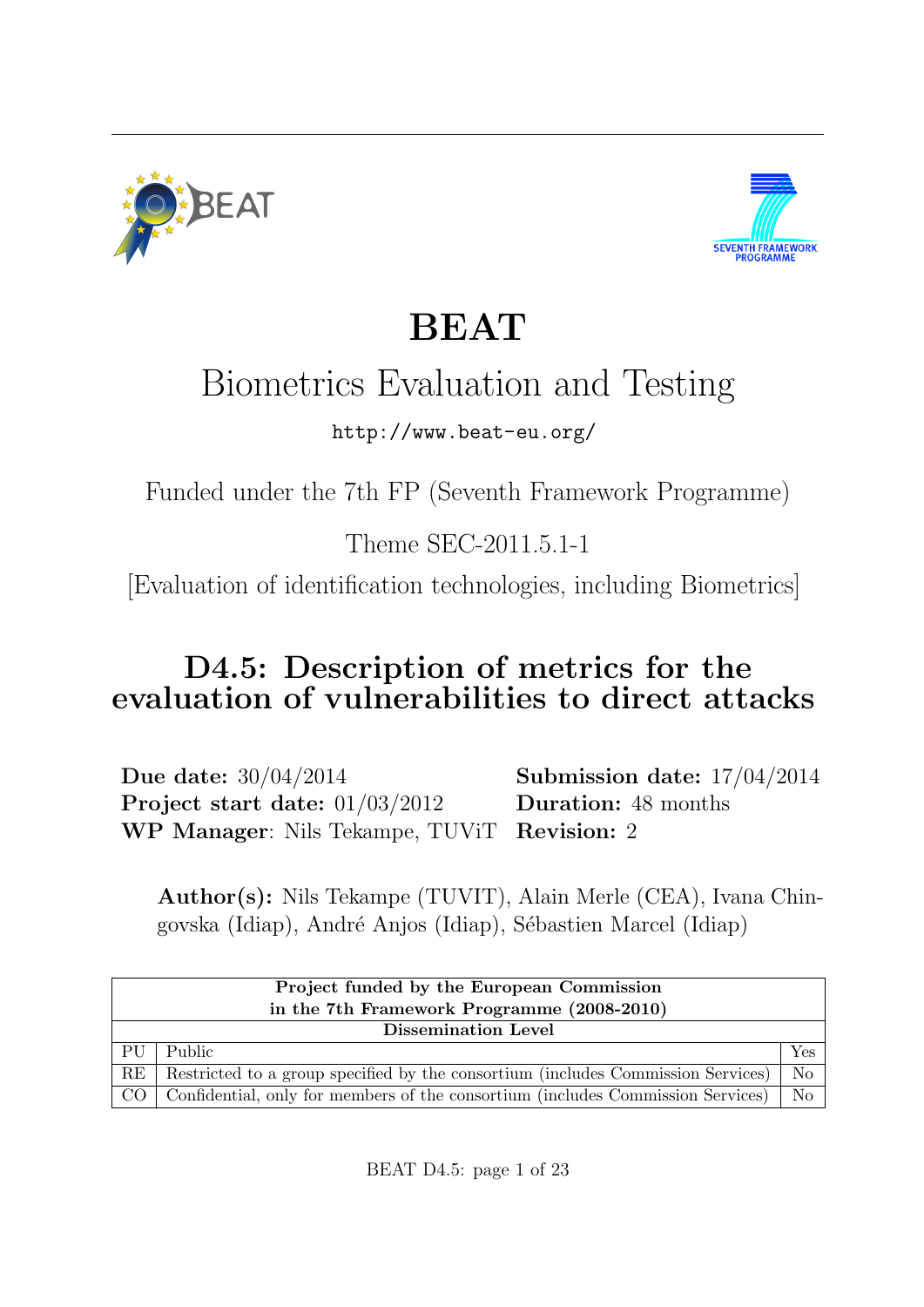BEAT D4.5: page 2 of 23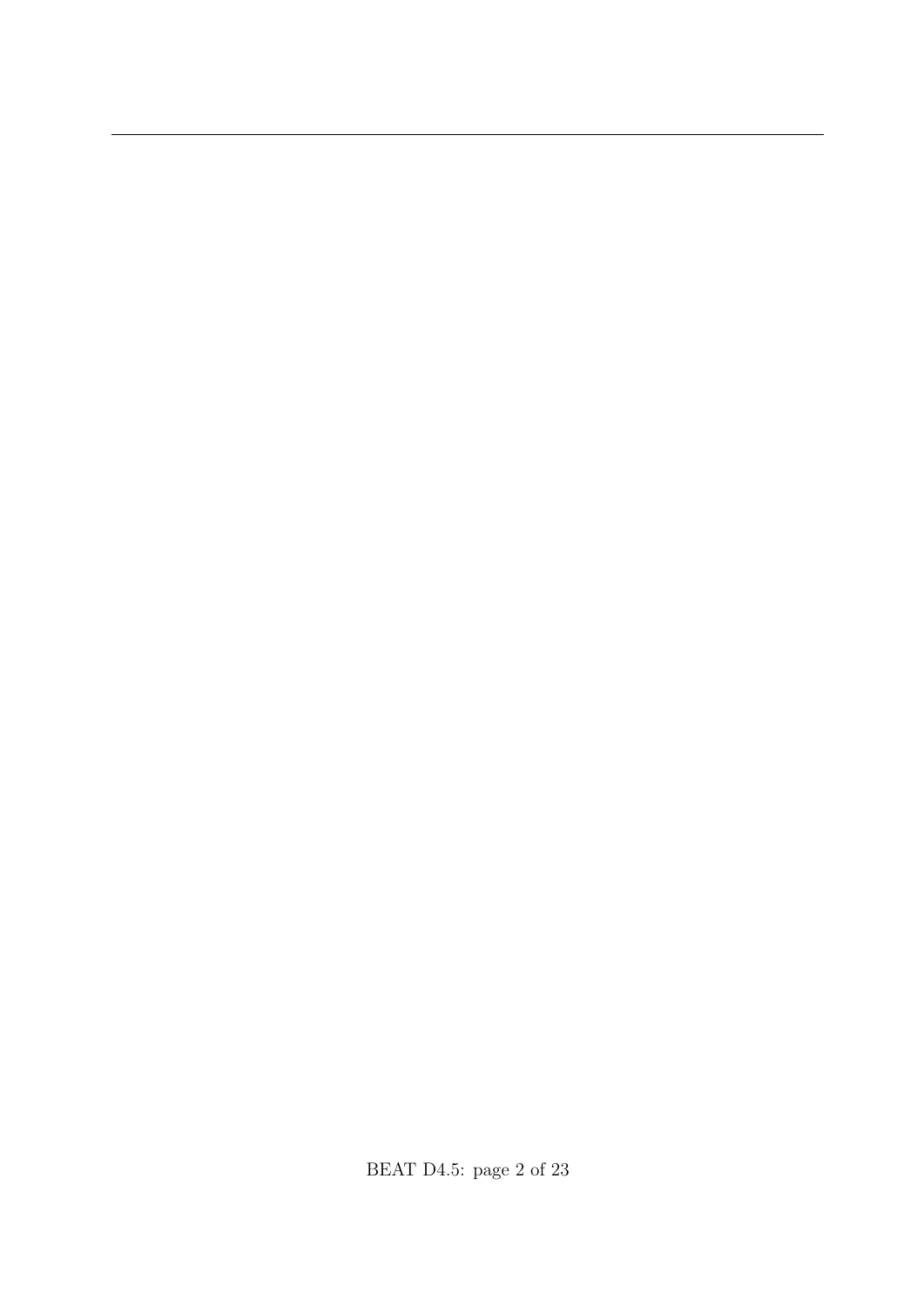

### D4.5: Description of metrics for the evaluation of vulnerabilities to direct attacks

#### Abstract:

The objective of D4.5 is to describe metrics for the evaluation of vulnerabilities to direct attacks. This document shares two different views for which ongoing harmonization efforts are still ongoing both at the European standardization level (CEN TC224 WG18) and at the International standardization level (ISO SC37 WD30107). On one hand the document proposes a metric to evaluate jointly the performance and the vulnerability to spoofing of biometric sub-system components (algorithmic level). On the other hand the document proposes as well a metric for the rating of direct (spoofing) attacks against biometric systems. Authors consider that both views are complementary and are currently proposing it at the ISO level for inclusion in the ISO Working Draft WD30107 on spoofing detection.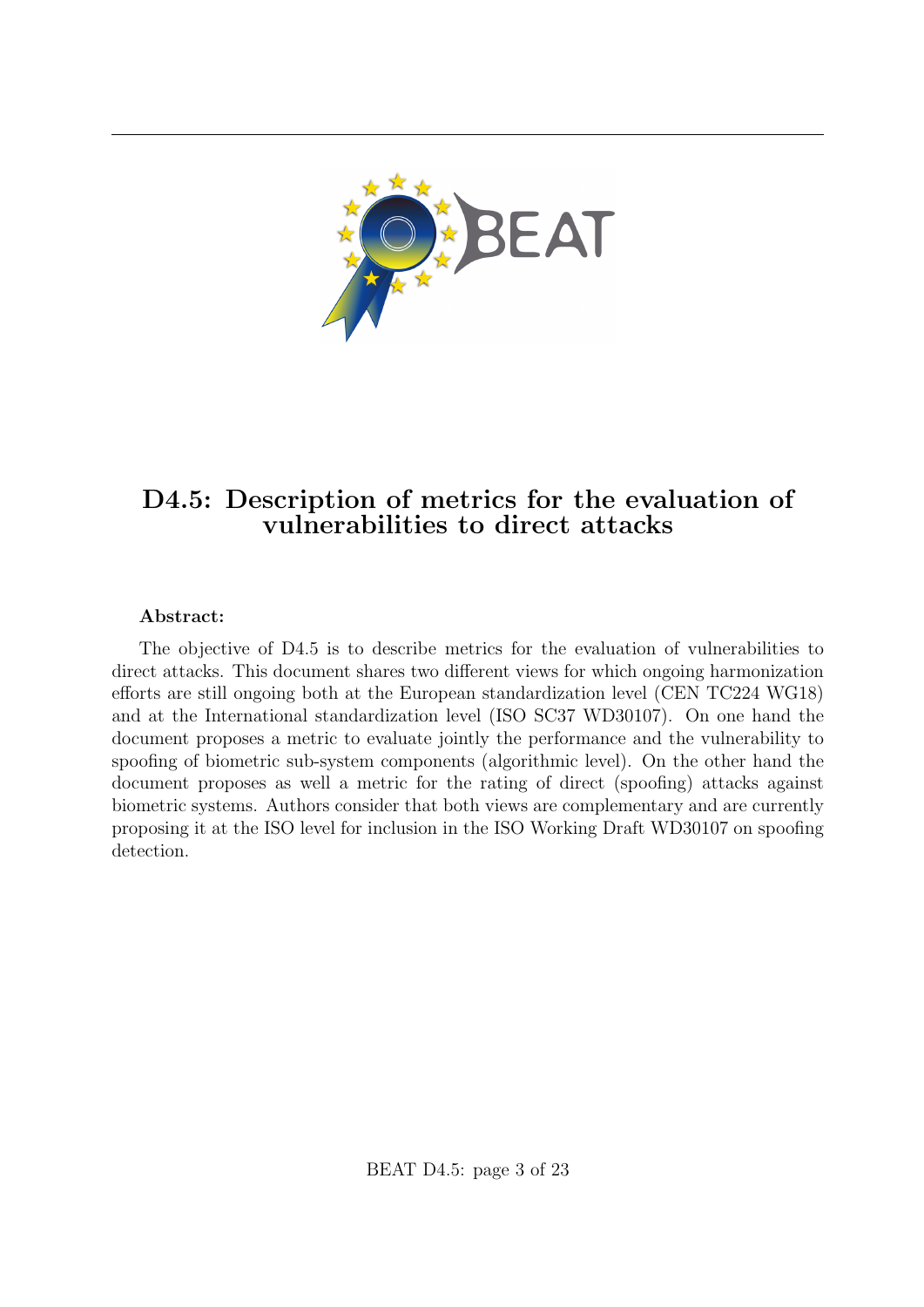BEAT D4.5: page 4 of 23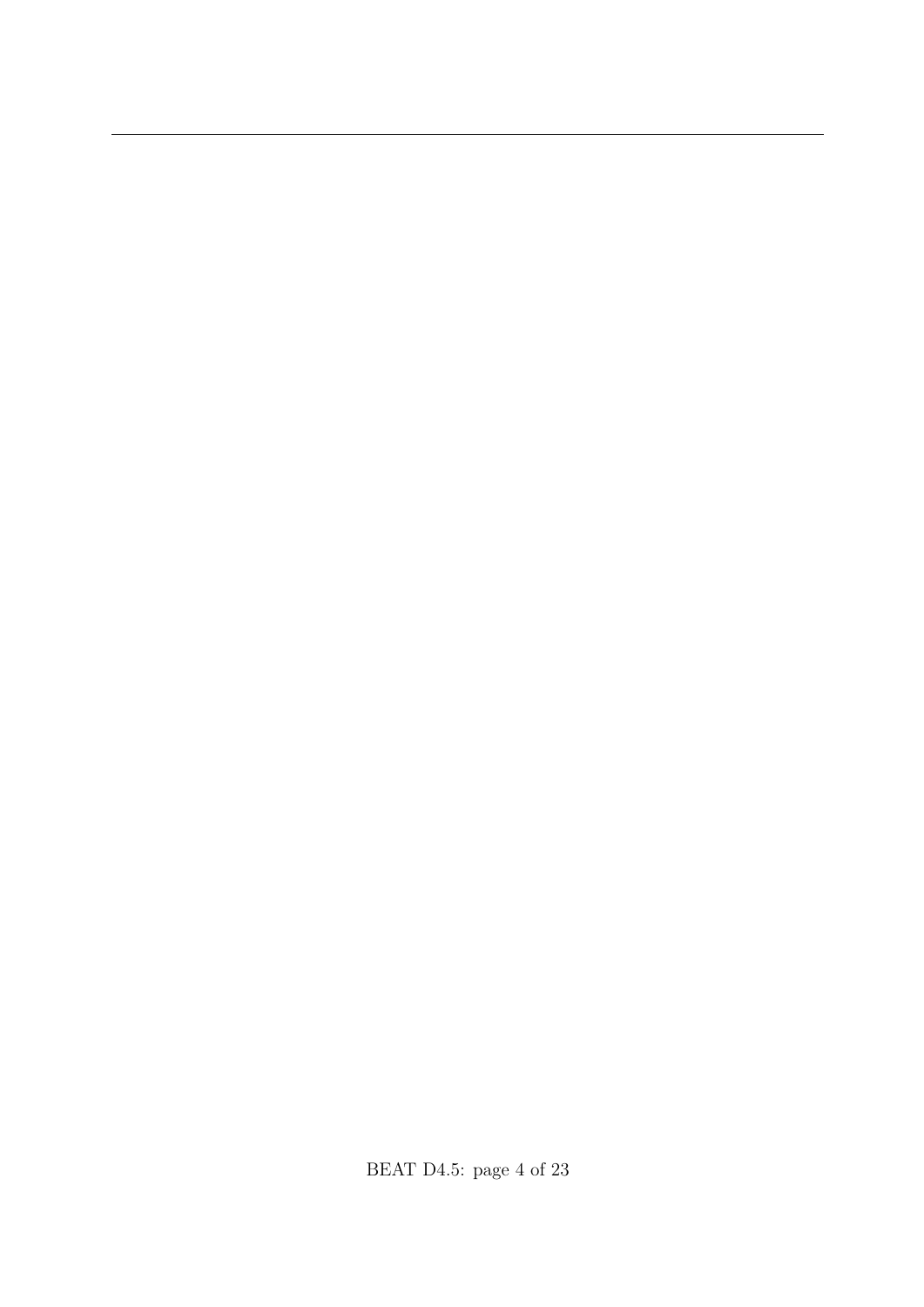# Contents

|                    |                                                                                                | 7                                                   |
|--------------------|------------------------------------------------------------------------------------------------|-----------------------------------------------------|
| Performance Metric |                                                                                                | 8                                                   |
| 2.1                |                                                                                                | 8                                                   |
| 2.2                |                                                                                                | 9                                                   |
| 2.3                |                                                                                                | 10                                                  |
| 2.4                | Visualization using Expected Performance and Spoofability Curve (EPSC)                         | 11                                                  |
| 2.5                |                                                                                                | 13                                                  |
|                    |                                                                                                | 17                                                  |
| 3.1                |                                                                                                | 17                                                  |
| 3.2                |                                                                                                | 19                                                  |
| 3.3                |                                                                                                | 19                                                  |
| 3.4                |                                                                                                | 19                                                  |
| 3.5                | Knowledge of the TOE $\dots \dots \dots \dots \dots \dots \dots \dots \dots \dots \dots \dots$ | 20                                                  |
| 3.6                | Window of Opportunity $\ldots \ldots \ldots \ldots \ldots \ldots \ldots \ldots \ldots$         | 21                                                  |
| 3.7                |                                                                                                | 22                                                  |
| 3.8                |                                                                                                | 22                                                  |
|                    |                                                                                                | Introduction<br>Metric for vulnerability Assessment |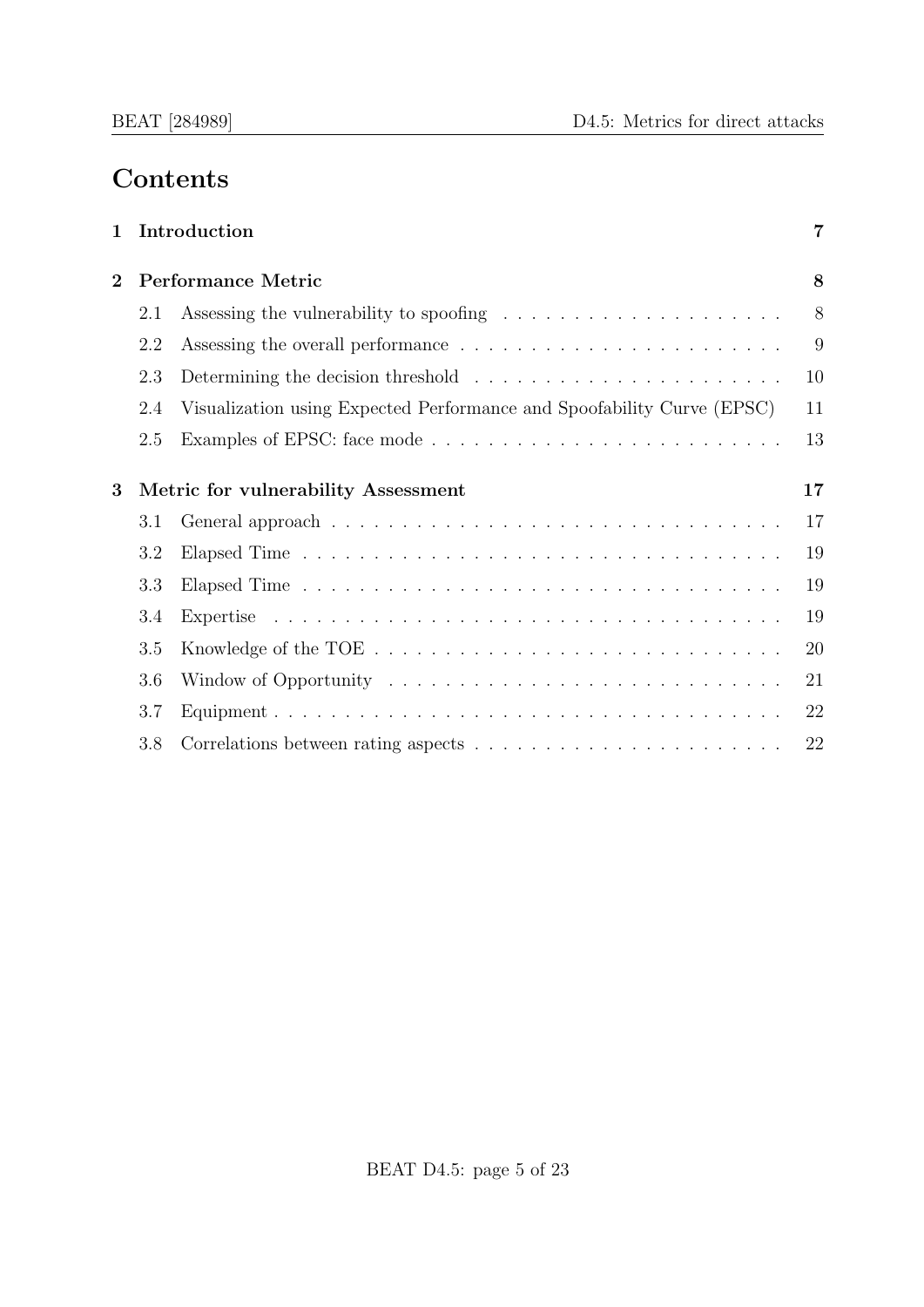BEAT D4.5: page 6 of 23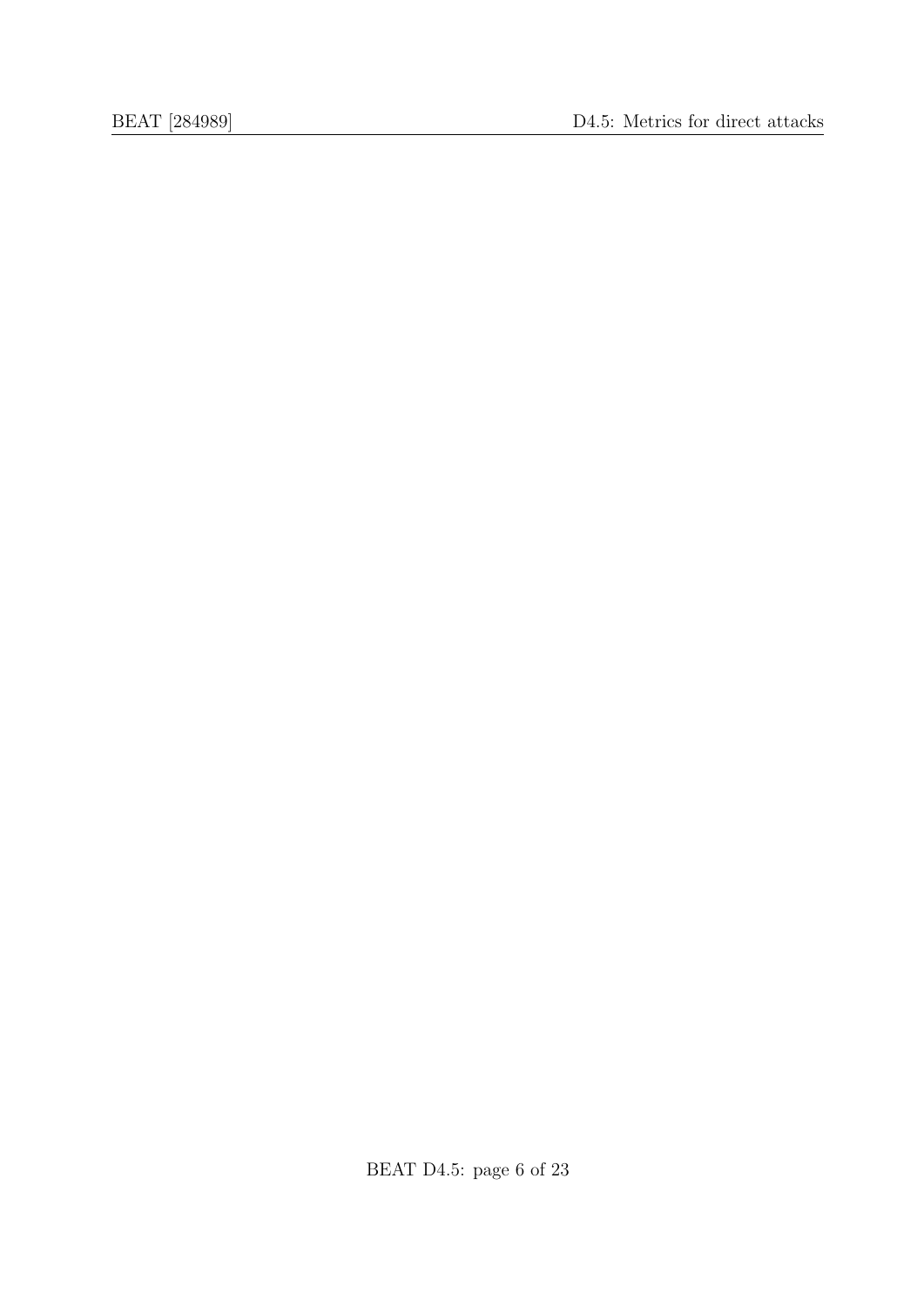## 1 Introduction

Metrics for direct attacks against biometric systems are two-fold. On the one hand the performance of recognizing a spoofing attack as an attack can be described using a purely descriptive approach. Such an approach would be an equivalent to the error rates of a biometric system regarding its recognition performance. On the other hand, spoofing attacks are attacks against biometric systems aiming to break the core biometric functionality of the system. As such those aspects will need a metric to describe, how likely it is that a biometric system can be broken by an attacker. Both aspects are legitimate and cannot be seen in isolation. In order to decide about whether a biometric system is able to withstand a spoofing attack it is essential to know about the amount of fakes that is correctly recognized by the system. On the other hand the information that a biometric system will recognize 99 percent of all fakes does not allow the conclusion that this system can withstand an attack as there may be the one "'golden fake"' that reproducibly breaks the system.

In order to reflect both perspectives this document splits the proposed metric into two parts: Chapter 2 will introduce a metric to describe the performance of biometric systems in recognizing spoofing attacks. Chapter 3 will introduce a metric focusing on vulnerability assessment in context of Common Criteria.

Various documents have been considered for this metric. Namely

- Common Criteria for Information Security Evaluation ([3]),
- Characterizing Attacks to Fingerprint verification mechanisms ([9]),
- BEAT D4.6 Description of Metrics for the evaluation of Vulnerabilities to indirect Attacks

The results documented in the present document will be considered for deliverable 6.5 forming a comprehensive evaluation methodology for biometric systems based on the Common Criteria. In D6.5 the various aspects of the metric described in this document will be linked to numeric values allowing to calculate a single numeric value expressing the strength of an attack. D6.5 will also propose a way to link this numeric value to the various levels of resistance defined in [3].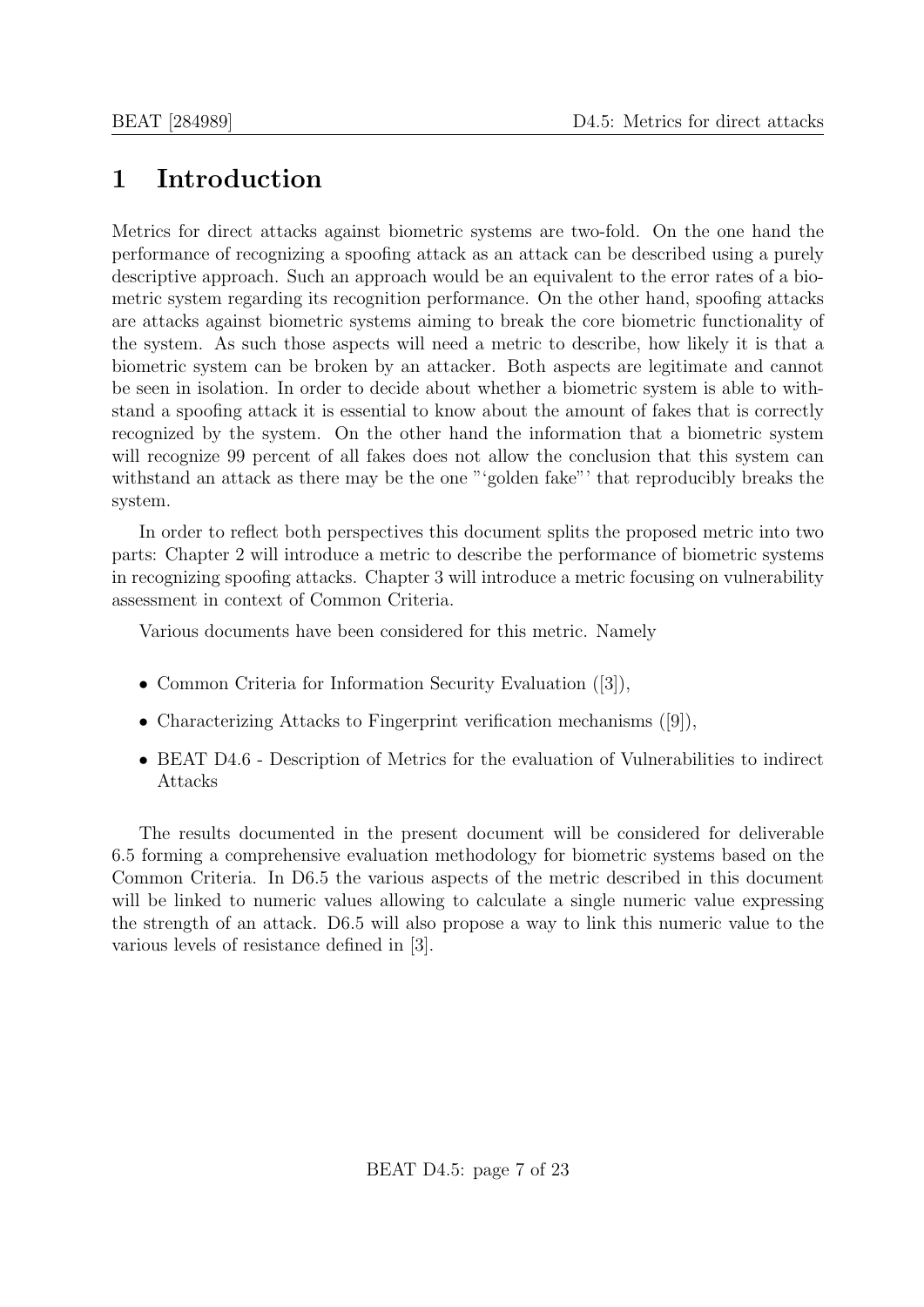## 2 Performance Metric

A biometric recognition system under spoofing attacks can receive three types of inputs: genuine users, zero-effort impostors and spoofing attacks. Still, the system can keep its binary nature, as there is only one positive class of samples that need to be accepted (genuine users), while the samples that need to be rejected (zero-effort impostors and spoofing attacks) can be considered as one negative super-class.

Evaluating a biometric recognition system under spoofing attacks poses three important requirements:

- Defining a metric for assessing vulnerability to spoofing;
- Defining a single metric for assessing the overall performance of the system (both recognition performance and vulnerability to spoofing);
- Determining decision threshold for the system.

Subsections 2.1, 2.2 and 2.3 concern with each of these requirements, respectively.

#### 2.1 Assessing the vulnerability to spoofing

The metric for assessing vulnerability to spoofing needs to be analogous to the well established metrics for assessing the recognition performance of the system: False Acceptance Rate (FAR), and False Rejection Rate (FRR). If FAR corresponds to the ratio of incorrectly accepted zero-effort impostors and FRR corresponds to the ratio of incorrectly rejected genuine users, then Spoof False Acceptance Rate (SFAR) is defined as the ratio of incorrectly accepted spoofing attacks [7].

An intuition of the vulnerability to spoofing of a biometric system can be obtained using a score distribution histogram. An example for a hypothetical system is given in Figure 1. The histogram shows the distribution of the output scores that the system gives for the three input classes: real accesses, zero-effort impostors and spoofing attacks. The green dotted line shows the threshold of the system. All the samples which are on the right of this line are accepted by the system. If they belong to the class of zero-effort impostors or spoofing attacks, then they contribute to FAR or SFAR, respectively. All the samples on the left of this line are rejected by the system. If they belong to the class of real samples, then they contribute to FRR. By moving the threshold to the right, FAR and SFAR will decrease, while FRR will increase. The full green curve shows how the spoofing vulnerability of the system decreases as the threshold is moved to the right.

BEAT D4.5: page 8 of 23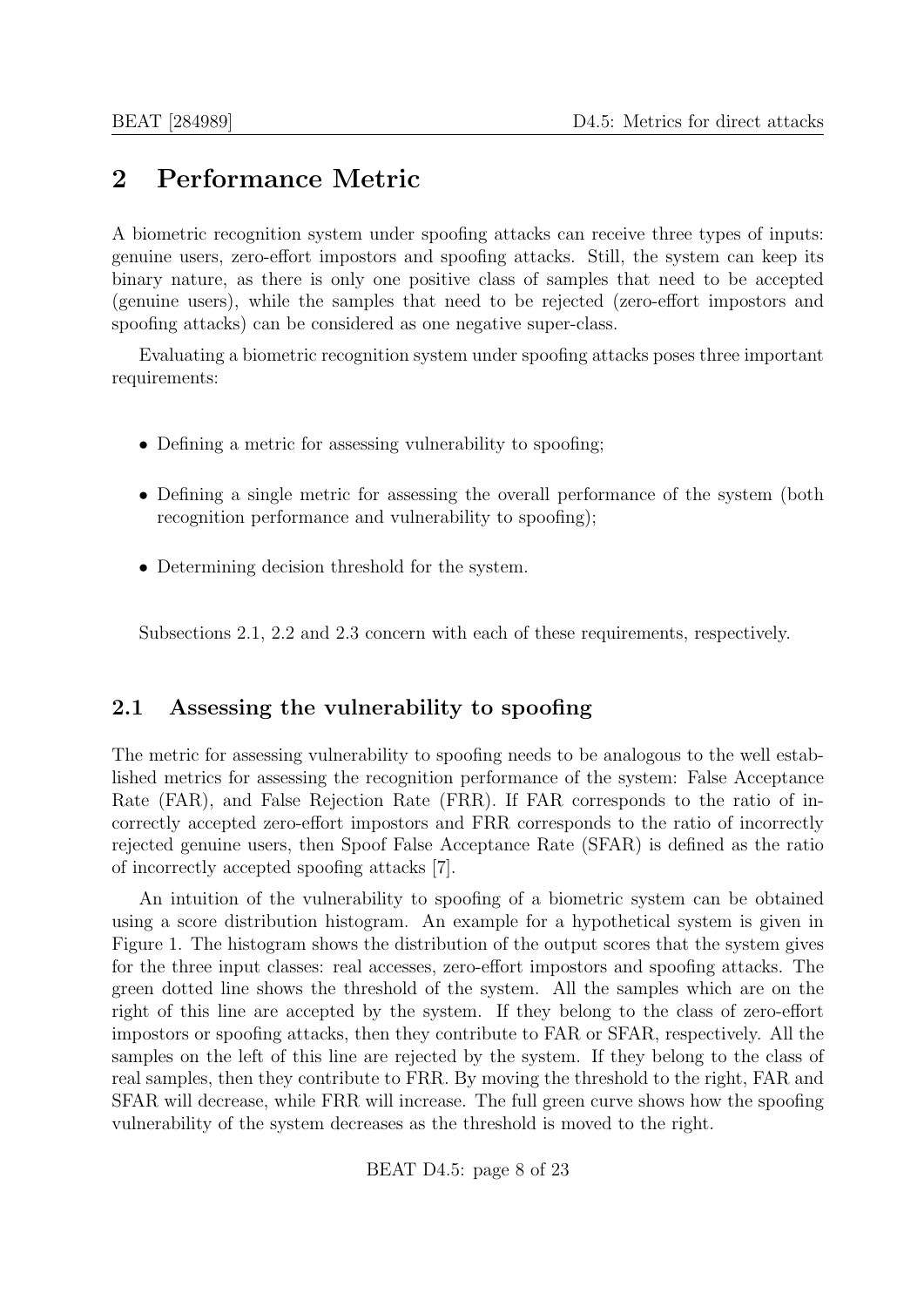

Figure 1: Score distribution plot for biometric recognition system (hypothetical case)

#### 2.2 Assessing the overall performance

To establish a metric that will jointly report on the recognition performance and vulnerability to spoofing of the system, a way to group the zero-effort impostors and spoofing attacks into the negative super-class is needed. The most straight-forward way to do it is simply to merge them together. However, the number of zero-effort impostors and spoofing attacks is highly dependent on the database and follows the database protocol. Hence, the ratio of the two classes into the super-class is different for different databases and can not be controlled. Furthermore, the super-class tends to be biased towards the component with more samples. For example, in a typical biometric verification database with  $N$  identities and M samples per identity, the number of zero-effort impostors will be  $N \times (N-1) \times M$ . On the other hand, if there is a single spoofing attack for any genuine sample in the database, the number of spoofing attacks will be  $N \times M$ . The correct ratio of zero-effort impostors and spoofing attacks into the super-class of negatives can not be known in advance. Any ratio of the two negative classes may be valid depending on the deployment conditions. For example, in highly supervised conditions, like airport control gates, spoofing attacks are more difficult to perform, and hence unlikely. On the other hand, unsupervised verification systems of portable devices are much more exposed to spoofing attacks. Thus, tuning the operating point of any system depends on its expected usage scenario.

The Expected Performance and Spoofability (EPS) framework is developed taking in consideration the above observations and is inspired by Expected Performance Curve (EPC) [1]. It introduces a parameter  $\omega \in [0,1]$ , which balances between the error rates associated with the spoofing attacks (SFAR) and zero-effort impostors (FAR). The parameter  $\omega$  can thus be interpreted as the cost, or the prior, of spoofing attacks relative to the cost, or prior, of zero-effort impostors, offering a solution to the problem of how to combine the classes of samples that need to be rejected.

Using the parameter  $\omega$ , EPS framework introduces a metric called  $FAR_{\omega}$ , which is a weighted error rate for the two negative classes (zero-effort impostors and spoofing attacks). It is calculated as in Eq. 1.

BEAT D4.5: page 9 of 23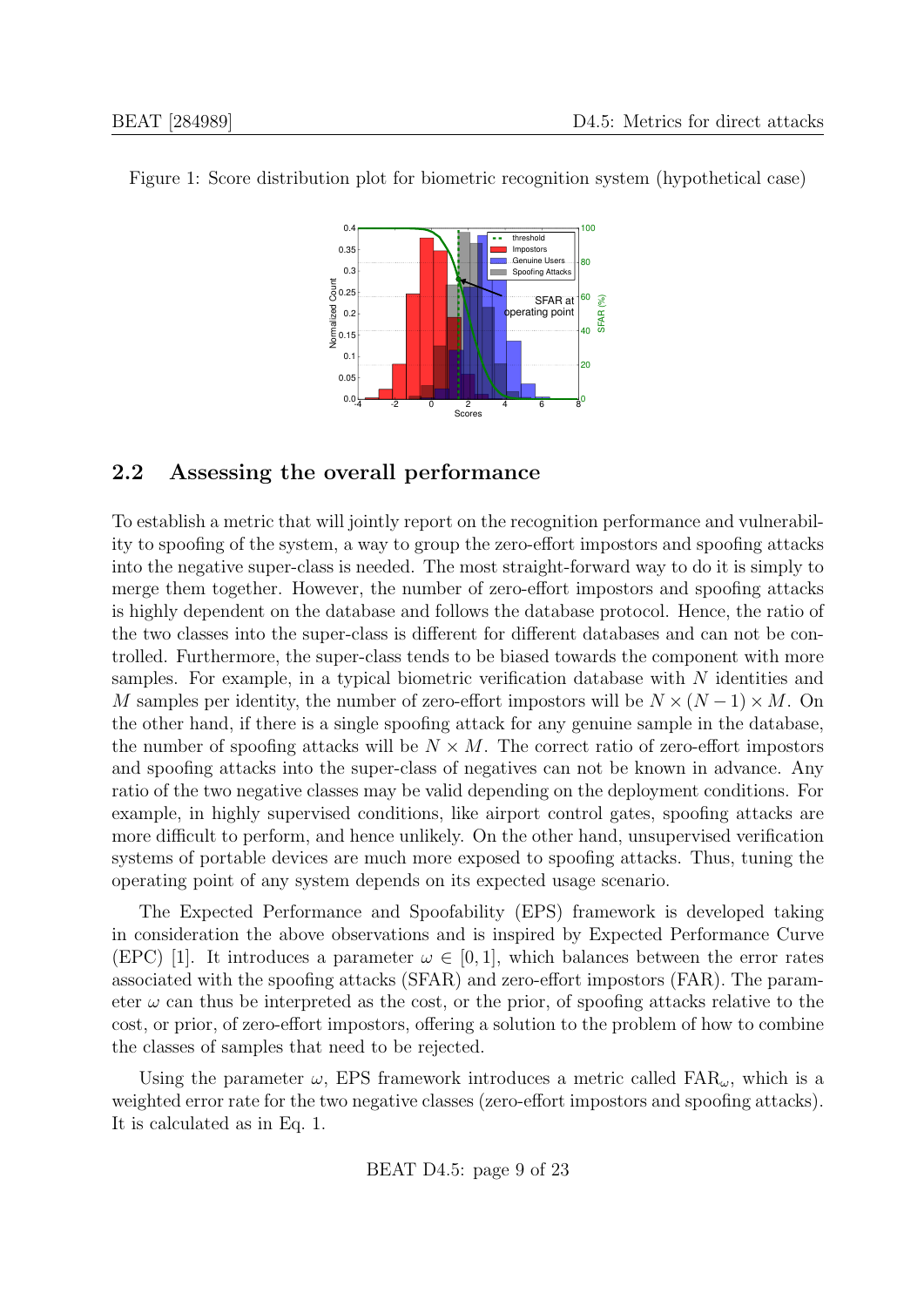$$
FAR_{\omega} = \omega \cdot \text{SFAR} + (1 - \omega) \cdot \text{FAR} \tag{1}
$$

The metric for assessing the global performance of the system takes into account another parameter,  $\beta \in [0, 1]$ , which balances between the error rates associated with the negative super class  $(FAR_\omega)$  and the genuine users (FRR). It can be interpreted as the cost, or prior, of the negative super-class with respect to the positive class. Then, the metric for assessing the global performance is defined as Weighted Error Rate,  $WER_{\omega,\beta}$  and is calculated as in Eq. 2.

$$
WER_{\omega,\beta} = \beta \cdot FAR_{\omega} + (1 - \beta) \cdot FRR
$$
 (2)

A special case of  $WER_{\omega,\beta}$ , obtained by assigning equal cost  $\beta = 0.5$  to  $FAR_w$  and  $FRR$ can be defined as  $HTER_{\omega}$  and computed as in Eq. 3.

$$
HTER_{\omega} = \frac{FAR_{\omega} + FRR}{2}
$$
 (3)

#### 2.3 Determining the decision threshold

The last requirement is to define a criteria for determining the optimal classification threshold  $\tau_{\omega,\beta}^*$ . It depends on both parameters  $\omega$  and  $\beta$  and is chosen to minimize the weighted difference between  $FAR_{\omega}$  and  $FRR$  on the development set, as in Eq. 4.

$$
\tau_{\omega,\beta}^* = \arg\min_{\tau} |\beta \cdot \text{FAR}_{\omega}(\tau, \mathcal{D}_{dev}) - (1 - \beta) \cdot \text{FRR}(\tau, \mathcal{D}_{dev})|
$$
(4)

The decision threshold is a tunable parameter, and as such, it should be always determined using the development (validation) set of the database (denoted as  $\mathcal{D}_{dev}$  in Eq. 4). On the other hand, usually the performance metric and error rates defined in Section 2.1 and Section 2.2 should be reported using the test set  $\mathcal{D}_{test}$ .

The parameter  $\omega$ , as mentioned before, could be interpreted as relative cost of the error rate related to spoofing attacks. Alternatively, it could be connected to the expected relative number of spoofing attacks among all the negative samples presented to the system. In other words, it could be understood as the prior probability of the system being under a spoofing attack when it is misused. If it is expected that there is no danger of spoofing attacks for some particular setup, it can be set to 0. When it is expected that some portion of the illegitimate accesses to the system will be spoofing attacks,  $\omega$  will reflect their prior and ensure they are not neglected in the process of determining the decision threshold.

Most importantly, the parameter  $\omega$  ensures that the spoofing attacks are taken into consideration in the threshold decision process, with the prior associated to them. This is not true for a traditional evaluation of biometric recognition systems, where the threshold

BEAT D4.5: page 10 of 23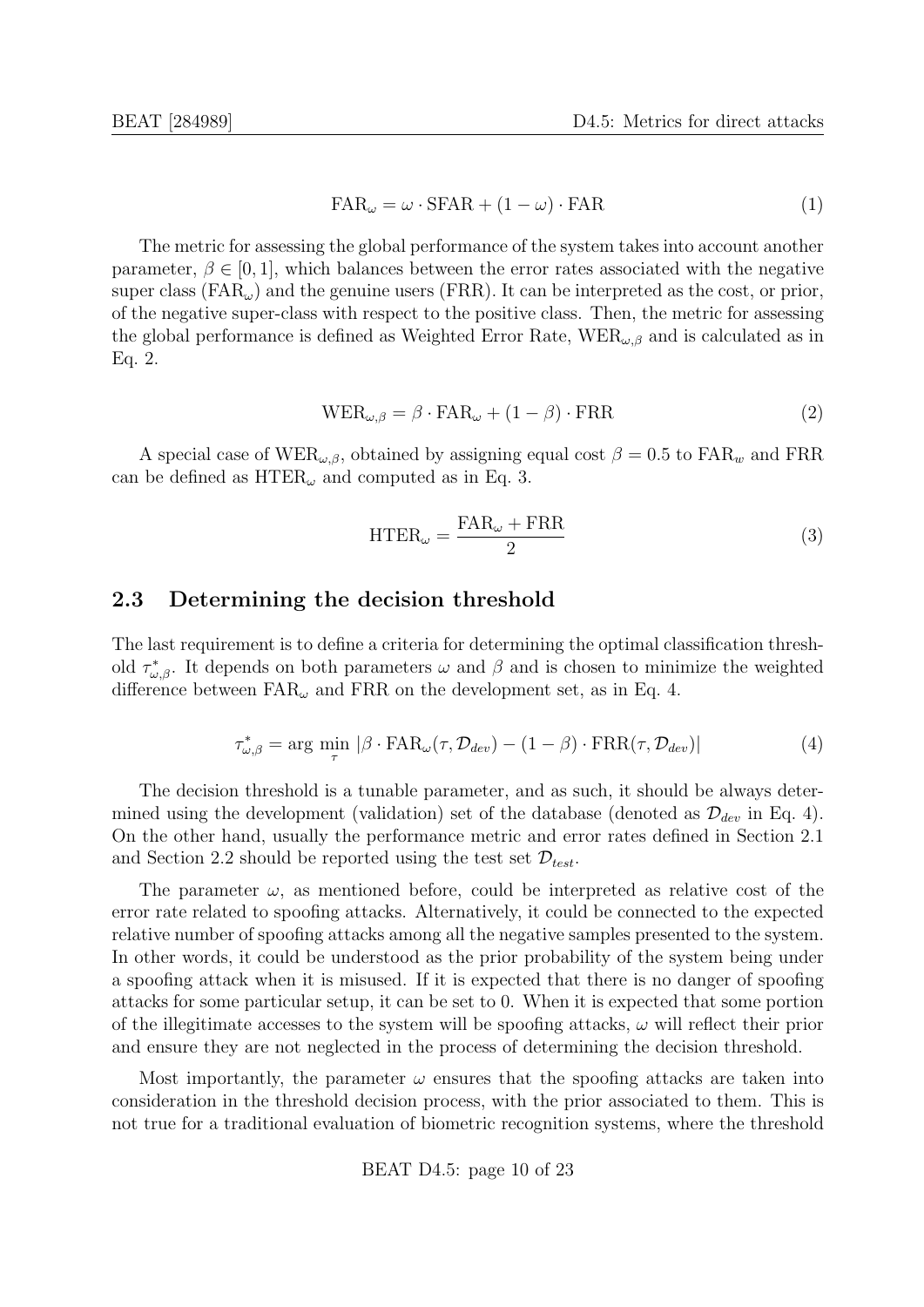is obtained using EER criteria based solely in FAR and FRR. However, this is of great importance, as ignoring the spoofing attacks in the threshold decision process makes the systems unnecessarily more vulnerable to spoofing, especially in the case when spoofing attacks are highly probable.

The parameter  $\beta$  could be interpreted as the relative cost of the error rate related to the negative class consisting of both zero-effort impostors and spoofing attacks. This parameter can be controlled according to the needs or to the deployment scenario of the system. For example, if we want to reduce the wrong acceptance of samples to the minimum, while allowing increased number of rejected genuine users, we need to penalize  $FAR_{\omega}$  by setting  $\beta$  as close as possible to 1.

#### 2.4 Visualization using Expected Performance and Spoofability Curve (EPSC)

The EPS framework can compute error rates for a range of decision thresholds obtained by varying the parameters  $\omega$  and  $\beta$ . They can be plotted using Expected Performance and Spoofability Curve (EPSC), showing  $WER_{\omega,\beta}$  with respect to one of the parameters, while the other parameter is fixed to a predefined value. For example, one can fix the parameter  $\beta = \beta_0$  and draw a 2D curve which plots  $WER_{\omega,\beta}$  on the ordinate with respect to the varying parameter  $\omega$  on the abscissa. Having in mind that the relative cost given to  $FAR_{\omega}$ and FRR depends mostly on the security preferences for the system, it is not difficult to imagine that particular values for  $\beta$  can be selected by an expert. Similarly, if the cost of SFAR and FAR or the prior of spoofing attacks with regards to the zero-effort impostors can be precisely estimated for a particular application, one can set  $\omega = \omega_0$  and draw a 2D curve plotting  $WER_{\omega,\beta}$  on the ordinate, with respect to the varying parameter  $\beta$  on the abscissa.

Besides  $WER_{\omega,\beta}$ , EPSC can present other error rates which are of interest. For example, plotting SFAR can show how the system's robustness to spoofing changes with regards to  $ω$  or β. Alternatively, to report on all the incorrectly accepted samples,  $FAR<sub>ω</sub>$  can be plotted using EPSC.

Figure 2 and Figure 3 give an illustration of the EPSC plotting the error rates  $WER_{\omega,\beta}$ and SFAR as function of the parameters  $\omega$  and  $\beta$ , respectively. The plots are generated for a hypothetical verification system.

Figure 2a and Figure 2b show  $WER_{\omega,\beta}$  and SFAR with respect to  $\omega$  for three predefined values of  $\beta$ . The blue curve on Figure 2a, corresponding to  $\beta = 0.5$ , is equivalent to HTER<sub> $\omega$ </sub>. The left-most points of the curves correspond to  $\omega = 0$ , meaning that the decision threshold is obtained disregarding the spoofing attacks as possible input. For the particular hypothetical system and all the three considered values of  $\beta$ , this point corresponds to low  $WER_{\omega,\beta}$ , which indicates a system with good verification capabilities, but very high SFAR due to the high overlap of the scores of spoofing attacks and genuine users.

BEAT D4.5: page 11 of 23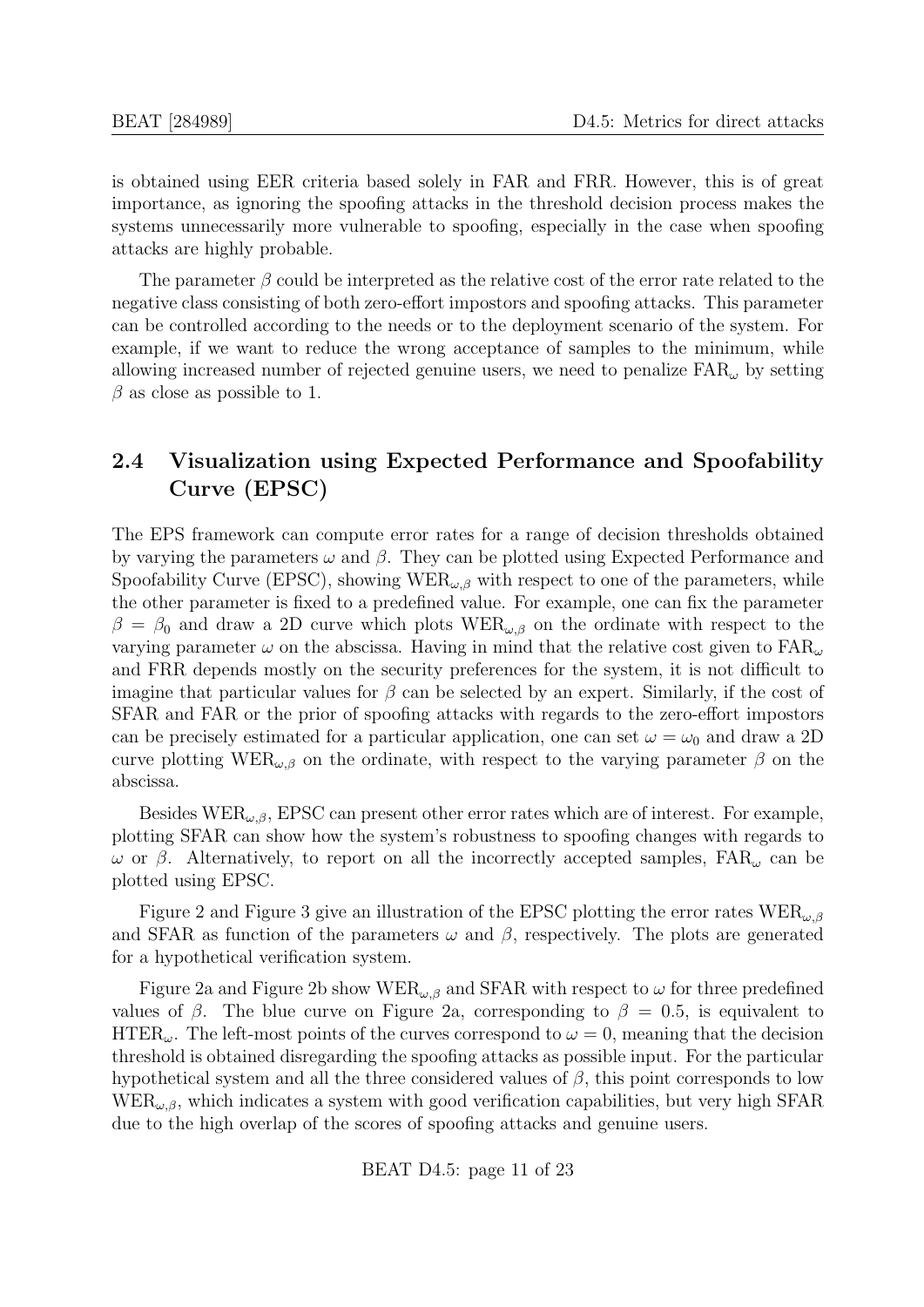Figure 2: EPSC of a hypothetical biometric verification system under spoofing attacks, parameterized over  $\omega$ 



Figure 3: EPSC of a hypothetical biometric verification system under spoofing attacks, parameterized over  $\beta$ 



As we increase  $\omega$ , we give weight to the spoofing attacks so that they have a role in the threshold decision process. This decreases the number of spoofing attacks that pass the system, which explains why SFAR decreases with increasing  $\omega$ . However, the additional caution for the danger of spoofing attacks unavoidably comes with the price of more rejected genuine users and thus higher  $WER_{\omega,\beta}$ . A system with high robustness to

BEAT D4.5: page 12 of 23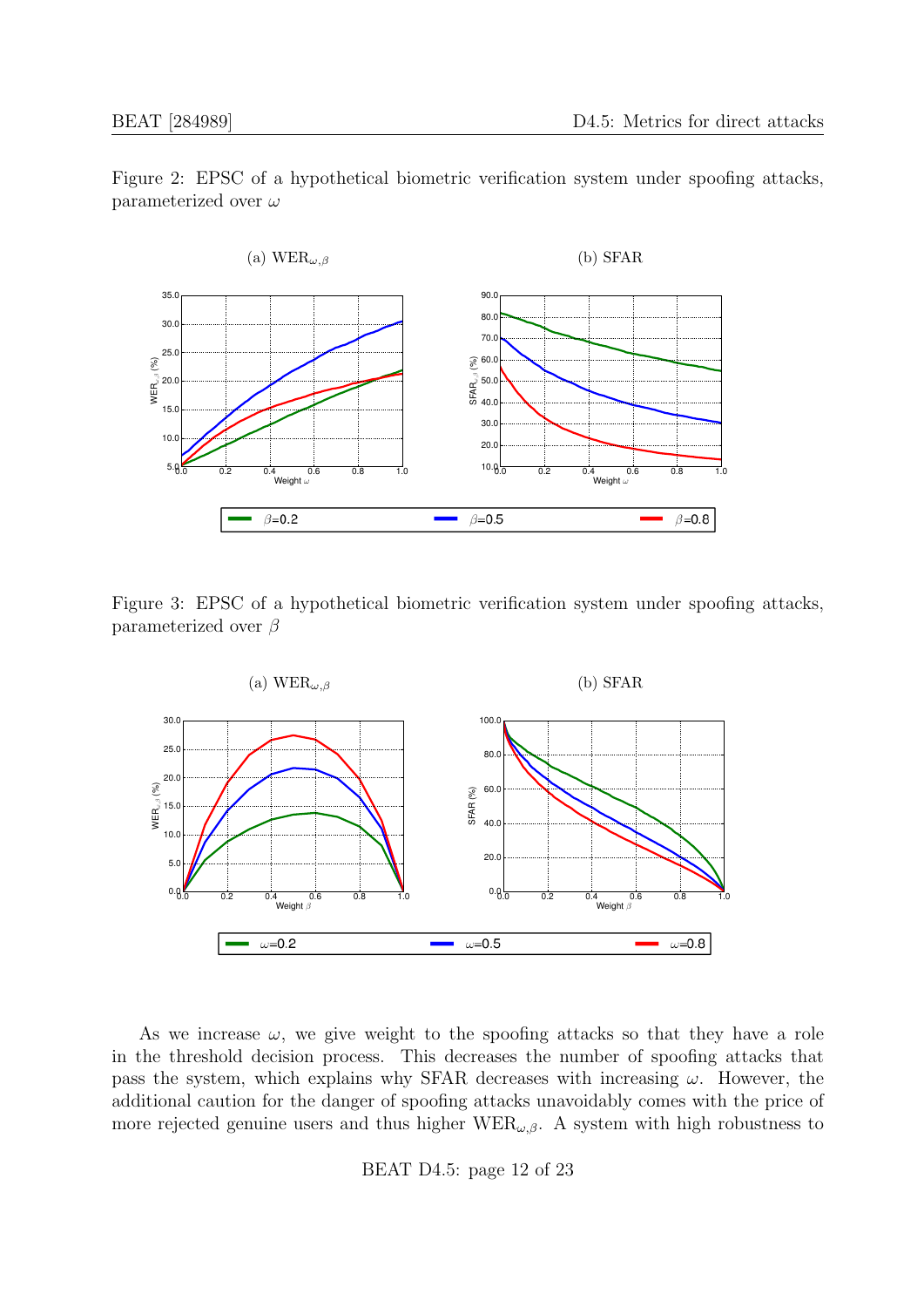spoofing attacks will show as mild increase of  $WER_{\omega,\beta}$  as possible, with as steep decrease of SFAR as possible.

Figure 3a and Figure 3b show EPSC parameterized over the varying parameter  $\beta$ , for three predefined values of  $\omega$ . For the extreme cases where  $\beta = 0$  and  $\beta = 1$ , WER<sub> $\omega, \beta$ </sub> is 0 because the threshold is determined to minimize the error rate solely associated with the positive or the negative class, respectively. In the case of  $\beta = 0$ , this results in a successful passing through of all the spoofing attacks.

Considering the spoofing attacks when calculating the decision threshold means taking additional precautions against them. As a result of this, the threshold obtained using EPS framework is better adapted to the input that is expected, contributing to systems with better performance and lower spoofing vulnerability, than systems whose decision threshold has been determined in different way.

The EPSC has the important property of unbiased system comparison, because it reports the error rates a priori. Since the threshold is always determined using the development set, and the error rates are reported using the test set, one can estimate the expected error rates and spoofability of the system in an unbiased way, on data which has not been seen before. The expected error rates can be reported for a particular value or range of values of the parameters  $\omega$  and  $\beta$  which are of interest in a particular application. Moreover, EPSC allows for easy and unbiased comparison of verification systems with regards to their performance and robustness to spoofing, simply by comparing the EPSC for the two systems on the same plot. Even more, one can compare verification systems range-wise: which one performs better for a range of values of  $\omega$  or  $\beta$ .

Finally, if a single number is needed to describe the performance of a system, Area Under EPSC (AUE) metric is defined, and can be computed for a fixed  $\beta$  or  $\omega$ . For example, for a fixed  $\beta$ , it represents the average expected WER<sub> $\omega$ ,β</sub> for all values of  $\omega$  and is computed using Eq. 5. The formula to compute AUE for fixed  $\omega$  and varying  $\beta$  follows accordingly. Between two systems, better is the one which achieves smaller AUE.

$$
AUE = \int_{\omega \in [0,1]} WER_{\omega,\beta}(\tau_{\omega,\beta}^*, \mathcal{D}_{test}) d\omega
$$
 (5)

The AUE can be computed in between certain bounds  $a, b \in [0, 1], a < b$ , enabling to compare two systems depending on the required range of the varying parameter.

#### 2.5 Examples of EPSC: face mode

To exemplify the usage of the EPSC and demonstrate how to interpret its results, this section compares the performance and spoofing vulnerability of four state-of-the-art biometric recognition systems working in the face mode. Their performance is tested with the face spoofing database Replay-Attack [4].

BEAT D4.5: page 13 of 23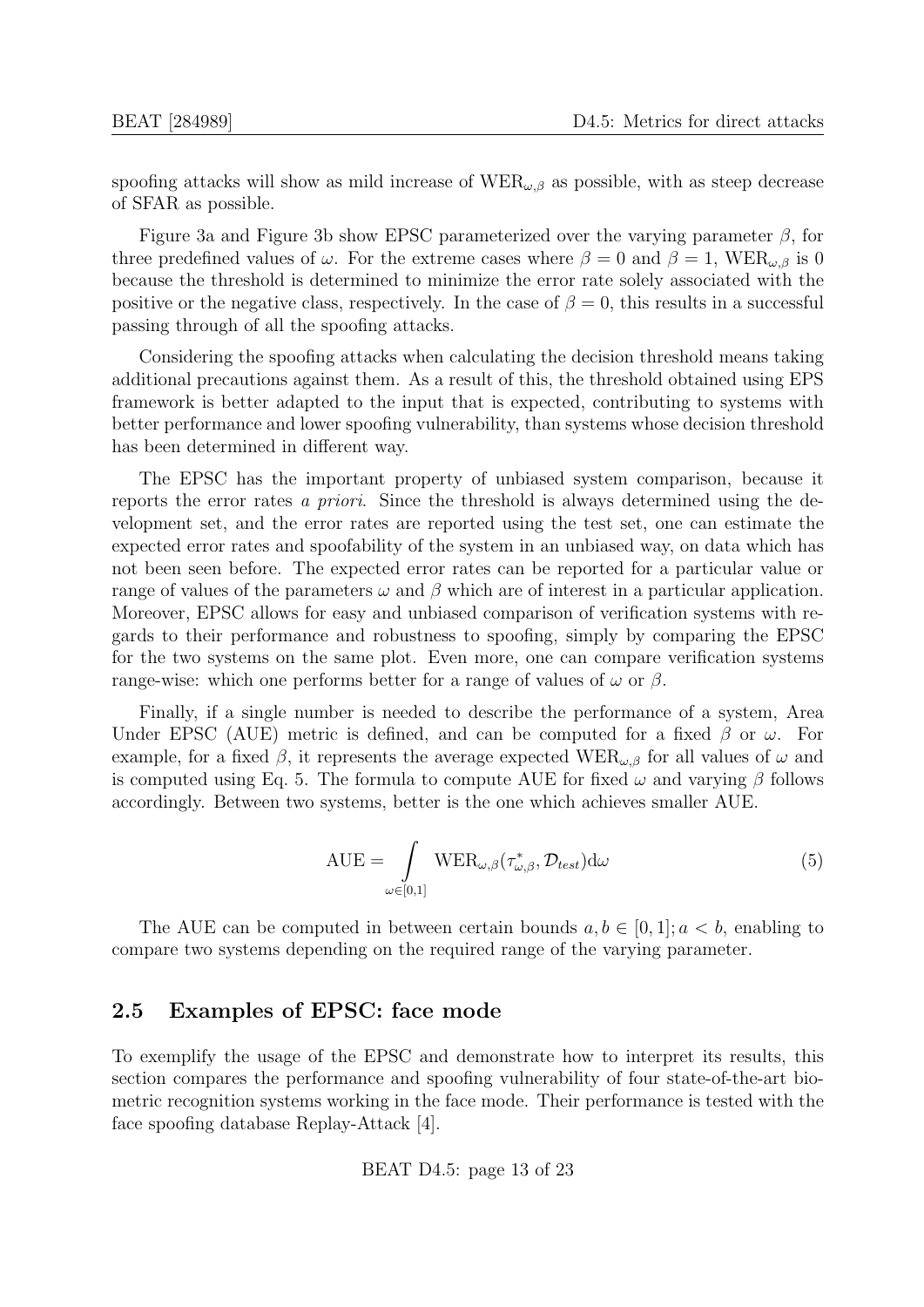The first one is a Gaussian Mixture Model (GMM) based system which extracts Discrete Cosine Transform (DCT) features from the input images [2]. The second one, called Local Gabor Binary Pattern Histogram Sequences (LGBPHS) [12], calculates Local Binary Patterns (LBP) histograms over the input images convoluted with Gabor wavelets, and computes the similarity scores using  $\chi^2$  measure. The third considered system is based on [11] and compares Gabor jets extracted from different positions and put into a single rectangular grid graph (GJet) [6]. Finally, DCT features are used once again in the fourth system, to create Universal Background Model and to estimate a linear subspace of the within-class variability [10]. We will refer to this system as Inter-Session Variability modeling (ISV).

For simplicity, the EPSC in the following figures are calculated for fixed  $\beta = 0.5$ and they are parameterized by the parameter  $\omega$ . The EPSC given in Figure 4, reports  $HTER_{\omega}$  and SFAR for the four baseline systems, for a threshold which considers the relative probability of spoofing attacks, encoded in the parameter  $\omega$ .





By plotting the EPSC for the four systems together, we can directly compare their overall performance (Figure 4a) and vulnerability to spoofing (Figure 4b). Even more, this comparison can be done for a range of values of  $\omega$ . Depending on the prior of the spoofing attacks for a particular application, one can select the best system based on this comparison.

For example, comparing the  $HTER_{\omega}$  values in Figure 4a, we observe that the ISV system is best performing in verification only as long as the spoofing attacks appear with a very small probability. After a certain value of  $\omega$ . GJet shows the best verification performance. The same applies to the vulnerability to spoofing (Figure 4b): while being

BEAT D4.5: page 14 of 23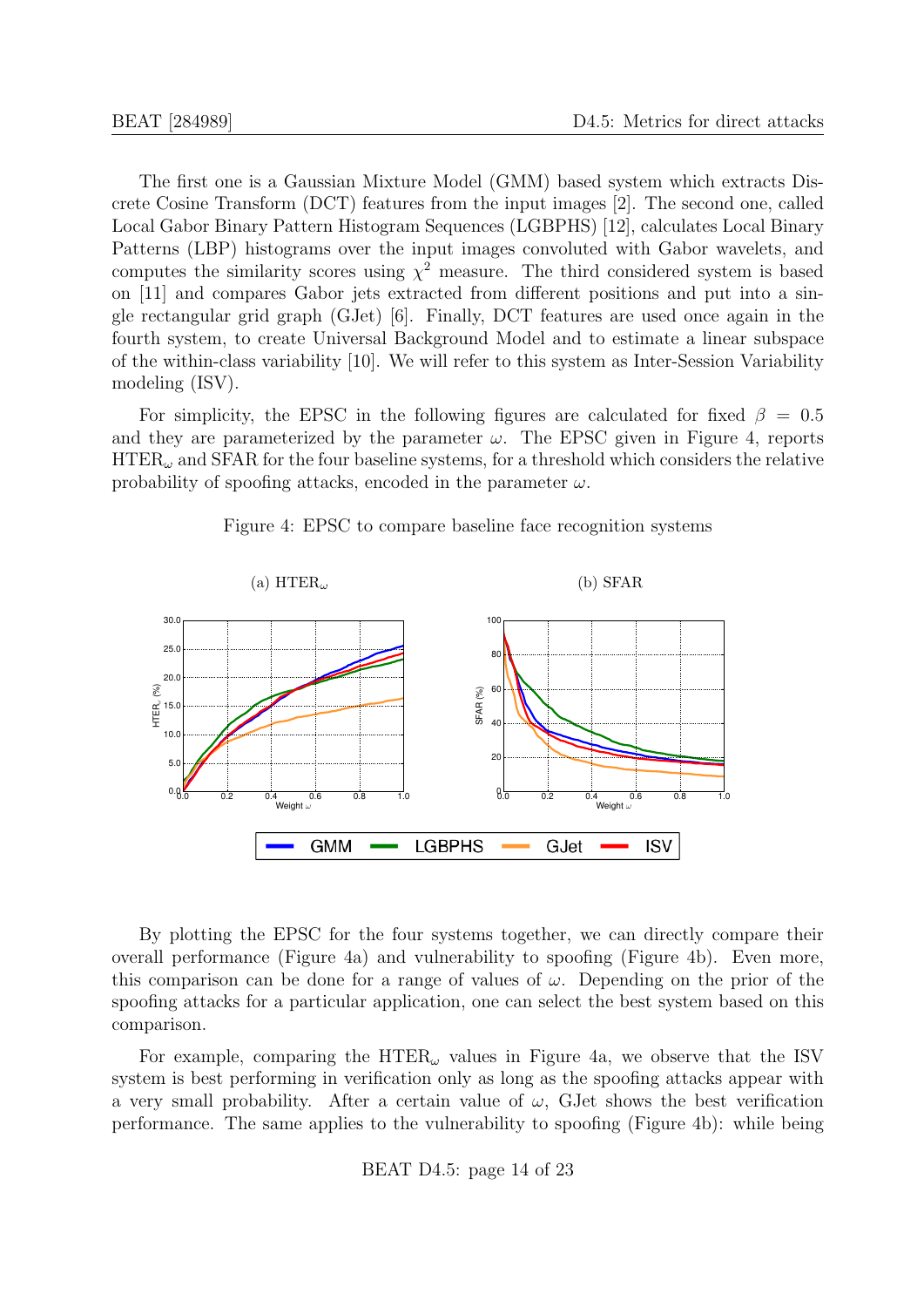the most vulnerable when  $\omega \approx 0$ . GJet displays the smallest values of SFAR for larger values of  $\omega$ .

Similar conclusions about the overall performance of the systems can be taken by considering the AUE values in Table 1 as well. With AUE value lower than the other systems, GJet performs the best. However, note that this value is computed over the full range of  $\omega$ . AUE values can be computed and compared for a specific range of  $\omega$  as well.

|     |              | System   UBM LGBPHS GJet ISV |             |  |
|-----|--------------|------------------------------|-------------|--|
| AUE | $\mid$ 0.161 | 0.162                        | 0.117 0.158 |  |



Figure 4b shows that the baseline face recognition systems studied here by themselves show high vulnerability to spoofing. In the experiment that follows their robustness to spoofing is increased by fusing with several anti-spoofing systems using Polynomial Logistic Regression (PLR), as suggested in [5]. The EPSC of these systems after fusion are compared in Figure 5.

Figure 5: EPSC to compare face recognition systems fused with anti-spoofing systems



The comparison between the EPSC for the baseline (Figure 4a) and the fused systems (Figure 5a), confirms that fusion is highly beneficial to the systems' robustness to spoofing.

The comparison of SFAR of the fused systems, given in Figure 5a, suggests that GJet baseline fused with the anti-spoofing systems is the least vulnerable to spoofing, regardless of  $\omega$ . If we summarize both the verification performance and spoofability of the systems

BEAT D4.5: page 15 of 23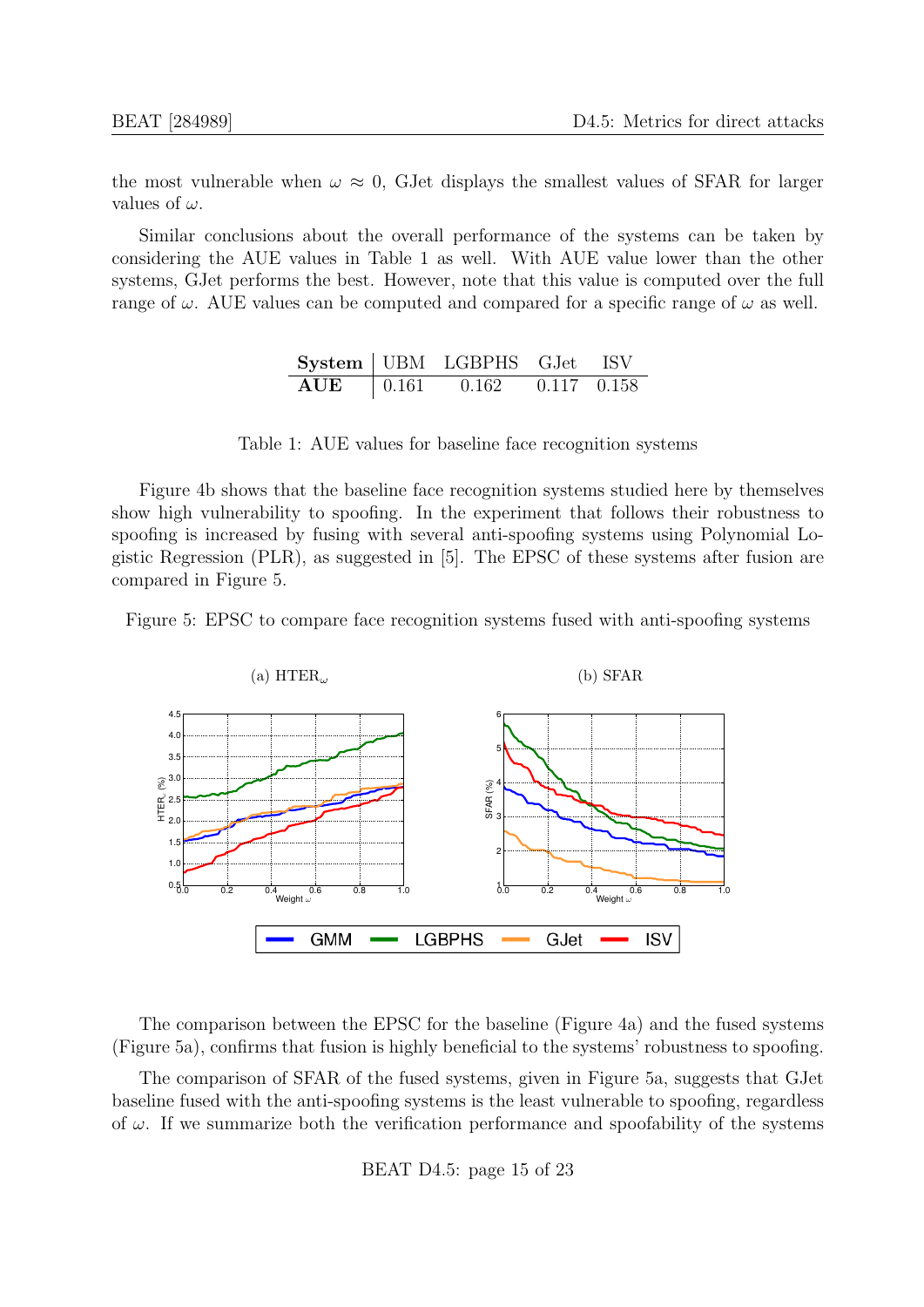into  $\text{HTER}_{\omega}$ , Figure 5a suggests that ISV baseline fused with all the anti-spoofing systems performs the best.

By comparing the AUE values computed over the full range of  $\omega$  given in Table 2, ISV shows superior performance among all the fused systems. Certainly, in a general case, this does not have to be true for a specific subrange of  $\omega$ .

|     |              | System UBM LGBPHS GJet |             | - ISV |
|-----|--------------|------------------------|-------------|-------|
| AUE | $\mid$ 0.022 | 0.032                  | 0.023 0.018 |       |

Table 2: AUE values for face recognition systems fused with anti-spoofing systems

BEAT D4.5: page 16 of 23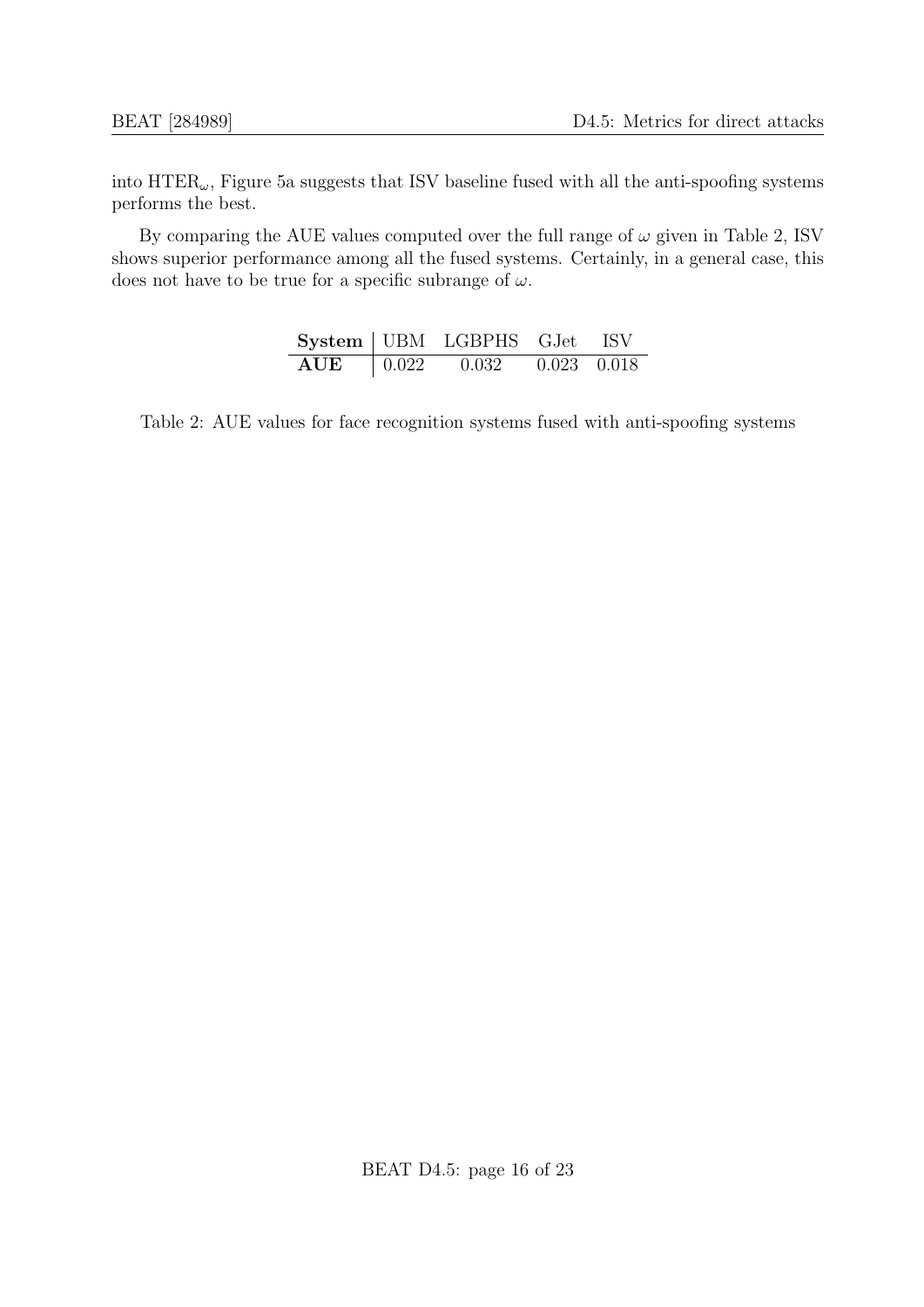### 3 Metric for vulnerability Assessment

#### 3.1 General approach

Within the current version of the Common Criteria, a number of aspects are used to characterize an attack. According to the original criteria in [3] the attack is rated after

- the elapsed **time** for the attack,
- the expertise needed to perform the attack,
- the knowledge of the TOE that is required,
- the Window of Opportunity that is needed,
- the equipment that is needed.

Each of the aspects is rated after a defined metric and ends up in a numeric value. The sum of those values stands for the difficulty of the overall attack. If a system resists all attacks of a certain value, the system fulfils a well defined level of resistance. Common Criteria further defines levels of resistances for a Target of Evaluation that are characterized in form of the same numeric values. With other words: In order to belong into a certain class or resistance a system will need to withstand all possible attacks of a certain value.

This approach for rating attacks is straightforward and often used. There is however an important drawback of this approach:

Many attacks comprise dedicated phases. It is often the case that extensive research activities are required in order to identify a potential attack path. Once such an attack path is known and has been published, the exploitation of such an attack may be very simple and fast. This is not just the case for spoofing attacks to biometric systems but can also be found in many other technologies.

This situation therefore lead to alternative rating schemes for attacks, specifically in the area of smart cards where the rating of an attack is explicitly structured after an identification phase and an exploitation phase (see [8]).

The identification phase corresponds to the effort required to create the attack, and to demonstrate that it can be successfully applied to the system (including setting up or building any necessary test equipment). The demonstration that the attack can be successfully applied needs to consider any difficulties in expanding a result shown in the laboratory to create a useful attack. One of the outputs from this phase could be a script that gives a step-by-step description of how to carry out the attack - this script is assumed to be used in the exploitation part.

#### BEAT D4.5: page 17 of 23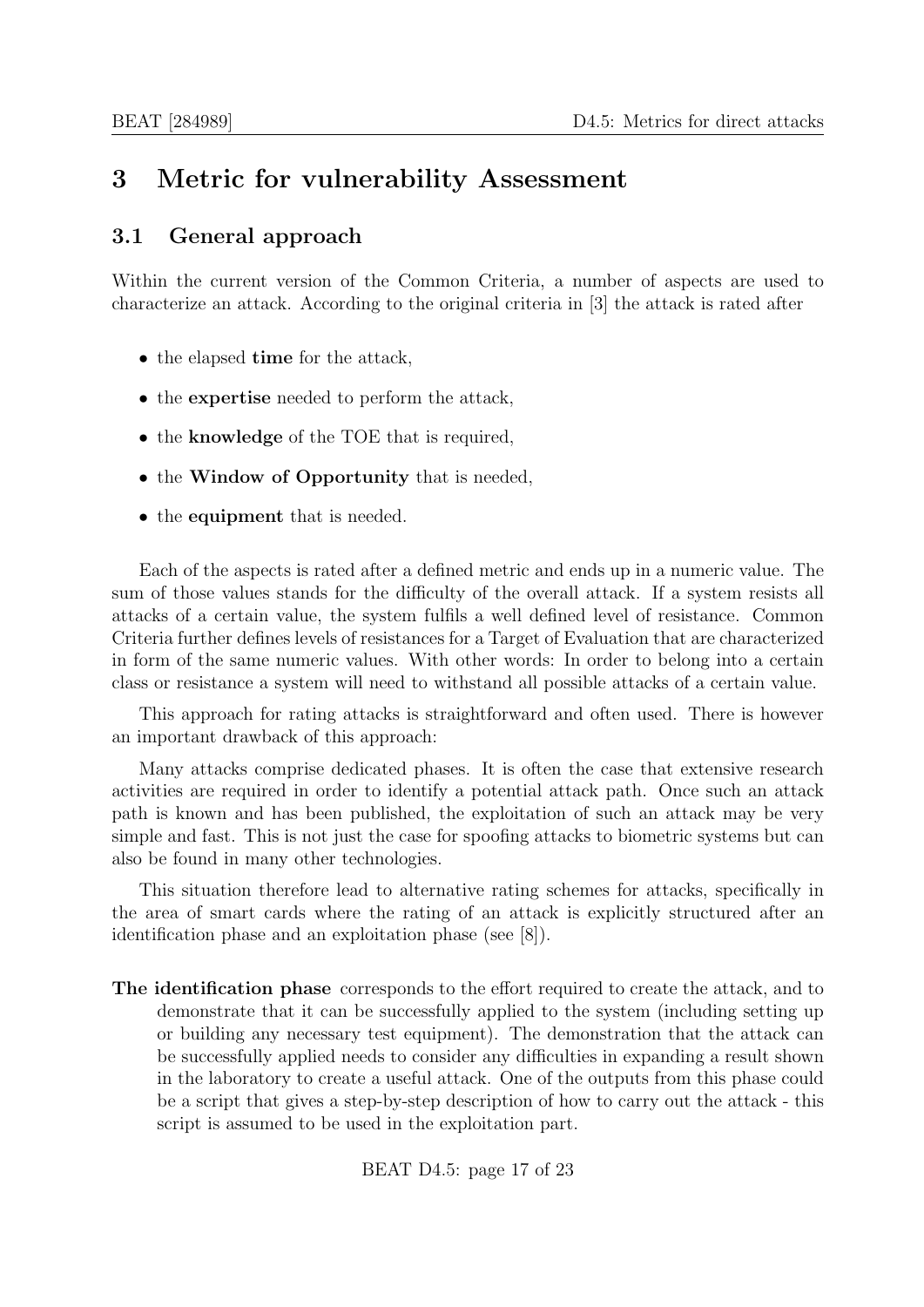The exploitation phase corresponds to achieving the attack on an instance of the system using the analysis and techniques defined in the identification part of an attack. Could be assumed that a different attacker carries out the exploitation, the technique (and relevant background information) could be available for exploitation in the form of a script or set of instructions defined during the identification of the attack. This type of script is assumed to identify the necessary equipment and, for example, mathematical techniques used in the analysis. For example, it is assumed that the script identifies such things as the physical point at which to apply a brute force attack, and hence in the exploitation phase the attacker does not have to spend significant time to find the correct point at which to apply the attack. Furthermore, this same information may also reduce the exploitation requirement to one of time measurement, whereas the identification phase may have required reverse engineering of hardware or software information from power data hence the expertise requirement may be reduced.

This paper proposes to utilize a similar approach for the rating of direct attacks against biometric devices. It introduces the details and a classification for the aforementioned characteristics of an attack. While the metric in this paper introduces all relevant details of the characteristics of an attack, it does not yet apply any concrete rating (in form of numeric values) in order to classify an attack. This part is left to deliverable D6.5

Along the lines of the approach from [8] the metric defined in this document describes the level of a spoofing attack under consideration of the following aspects

- The elapsed **time** for the attack,
- the **expertise** needed to perform or prepare the attack,
- the knowledge of the TOE that is required,
- the Window of Opportunity that is needed,
- the equipment that is needed.

during the identification and the exploitation phase. However, not all aspects are relevant for both phases of an attack. The following table summarizes which aspects are relevant for each of the both phases.

|                       | Identification phase Exploitation Phase |  |
|-----------------------|-----------------------------------------|--|
| Time                  |                                         |  |
| Knowledge             | X                                       |  |
| Window of Opportunity |                                         |  |
| Equipment             |                                         |  |

More details on the various aspects can be found in the following subchapters.

BEAT D4.5: page 18 of 23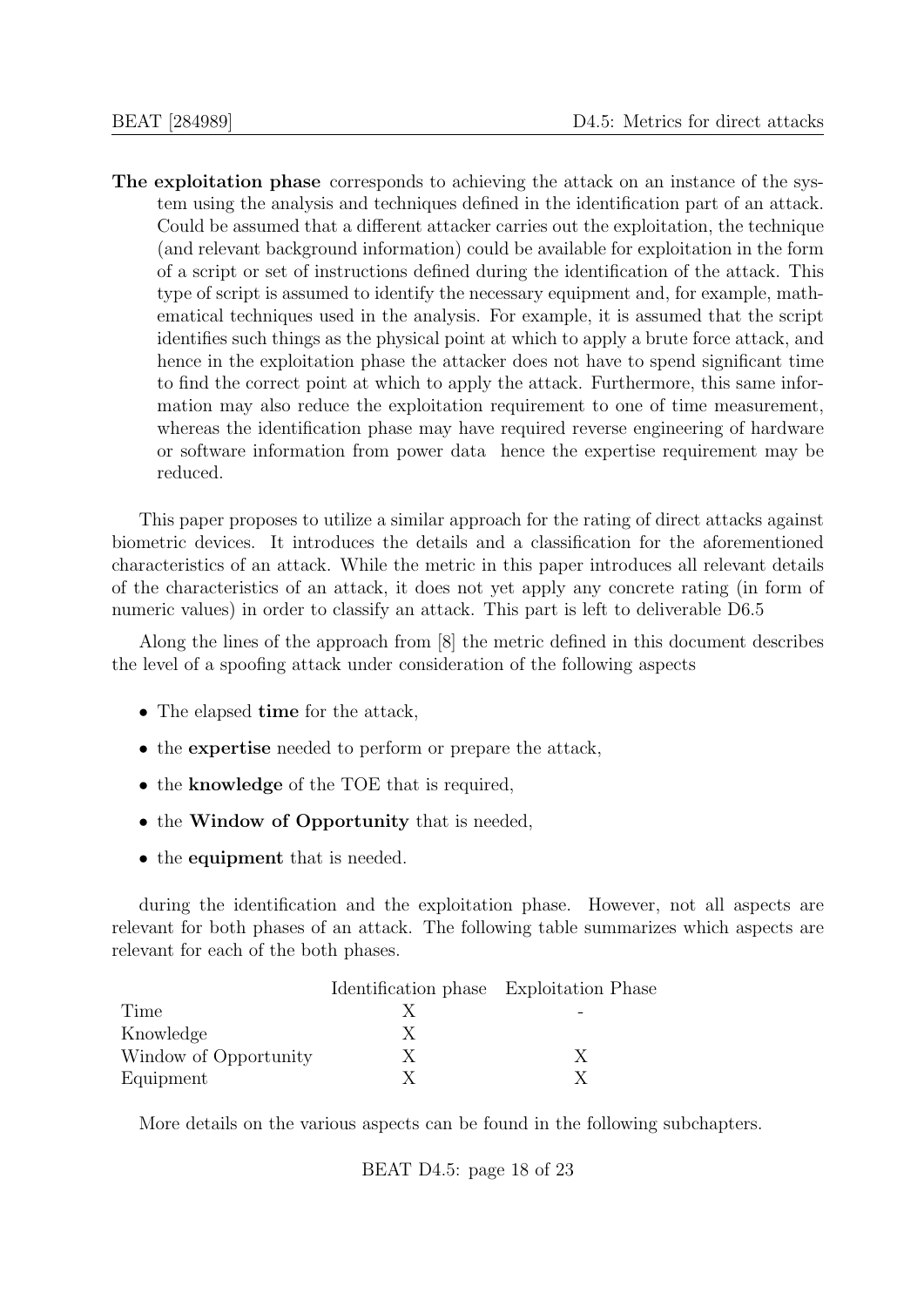#### 3.2 Elapsed Time

This factor is only applied to the Identification step. The time necessary to perform the attack on the final system (Exploitation) is taken into account in the Window of opportunity factor.

It corresponds to the time required to create the attack, and to demonstrate that it can be successfully applied to the biometric system (including setting up or building the concrete spoof to be used). The demonstration that the attack can be successfully applied needs to consider any difficulties in expanding a result shown in the laboratory to create a useful attack.

One of the outputs from identification could be, for instance, be a concrete spoof to be used with a certain biometric system along with a description on how to reproduce the spoof.

It may also include information on possible variations during the construction of the spoof that can be required in order to overcome potential countermeasure of the biometric system. More concretely, elapsed time in identification corresponds to the time spent to find the so called golden fake  $<sup>1</sup>$  and to define the method to build it from for example a</sup> fingerprint (with or without the collaboration of the user).

#### 3.3 Elapsed Time

For attacks in which a user shall be impersonated by an attacker, the attacker will also have to acquire the biometric characteristic of the genuine user that can be copied to the spoof. The time and effort that is needed for this acquisition also counts for this rating. While acquiring the biometric characteristic may be very simple for some biometric characteristic (e.g. for a fingerprint that can usually be acquired from latent fingerprints left somewhere) it may require more effort for other characteristics.

The identification phase also includes the time needed for the analysis of any countermeasures that a system may provides in order to resist spoofed biometric characteristics.

#### 3.4 Expertise

This factor refers to the level of proficiency required by the attacker and the general knowledge that they possess, not specific of the system being attacked. A suggested rating for this metric is:

<sup>&</sup>lt;sup>1</sup>In the case of spoofing attacks, for example with gummy fingers, we will consider the existence of a golden fake, manufactured with a specific material, which, once identified (in the identification phase), is able to break a given scanner/system with very few attempts for almost all the cases.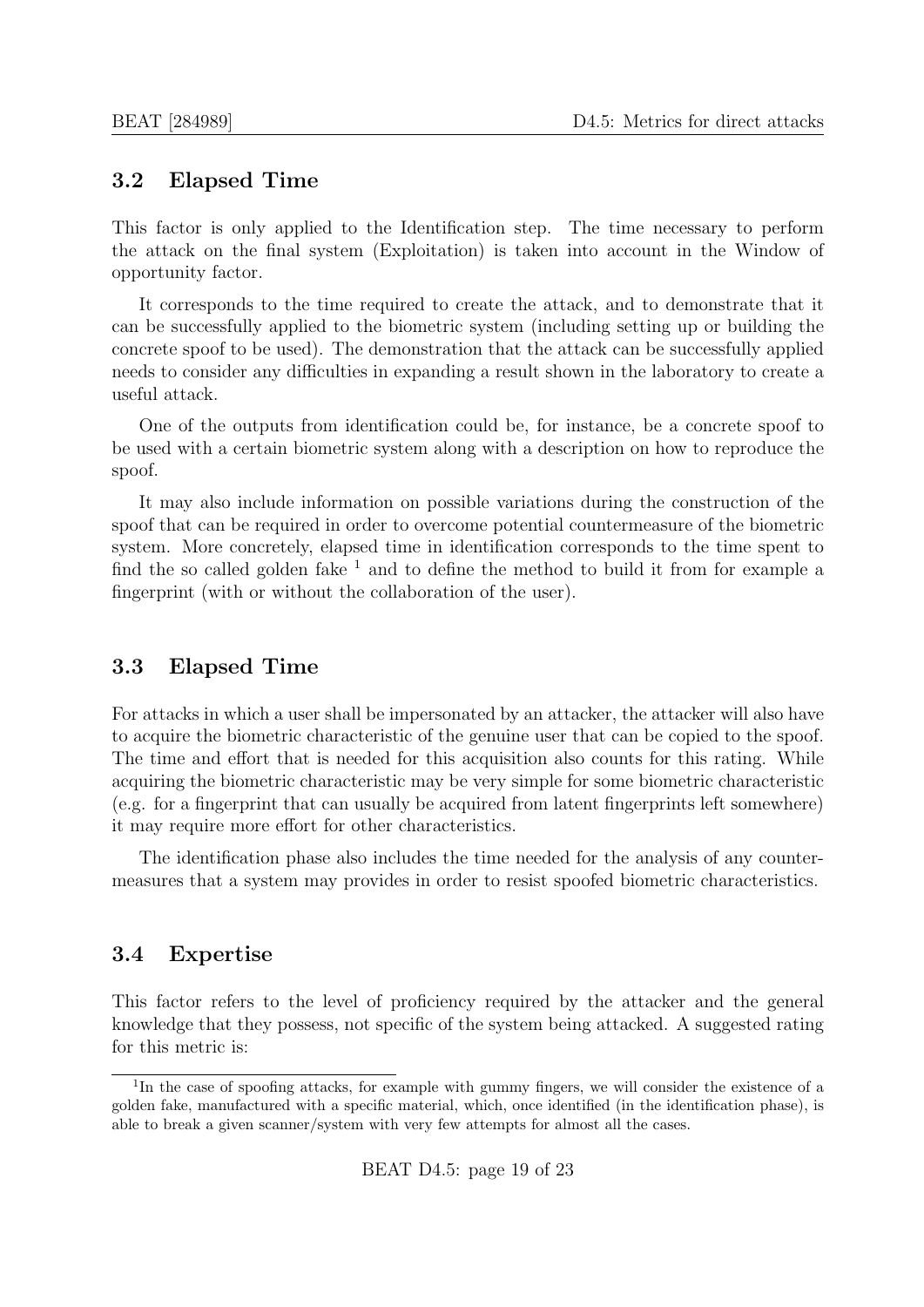- Layman no real expertise needed, any person with a regular level of education is capable of performing or preparing the attack.
- **Proficient** some advanced knowledge in certain specific topics (e.g., use of specific tools) is required. Good knowledge of the state-of-the-art of attacks. The person is capable of adapting known attacks to their needs.
- Expert a specific preparation in multiple areas such as pattern recognition, computer vision or optimization is needed in order to carry out the attack. The person is capable of generating their own new attacking algorithms.
- Multiple experts the attack needs the collaboration of several people with high level expertise in different fields (e.g., material sciences, cryptanalysis, physics, etc.)

The factor of expertise may have a strong correlation with the time that is needed to prepare an attack. A well experienced attacker may be way faster in identifying and building a spoof that works with a certain biometric system than a layman. This also leads to the situation that multiple ways of identifying an attack may be worth to be considered and compared. Staying in this specific scenario it can be worth to compare the rating of a layman who needs a significant amount of time to prepare an attack. Please refer to 3.8 for more information.

#### 3.5 Knowledge of the TOE

This factor refers to the amount of knowledge about the attacked system required to identify and/or perform the attack.

For instance, the format of the acquired samples, size and resolution of acquisition systems, specific format of templates, but also specifications and implementation of countermeasures are knowledge that could be required to set up an attack.

This information could be publicly available at the website of the sensor manufacturer or protected (distributed to stakeholders under NDA or even classified inside the company).

Ratings are:

Public information which is fairly easy to obtain (e.g., in the internet).

- Restricted information which is only shared by the developer and organizations which are using the system, usually under a non-disclosure agreement.
- Confidential information which is only available within the organization that develops the system and is in no case shared outside it.
- Critical it refers to information which is only available to certain people or groups within the organization which develops the system.

BEAT D4.5: page 20 of 23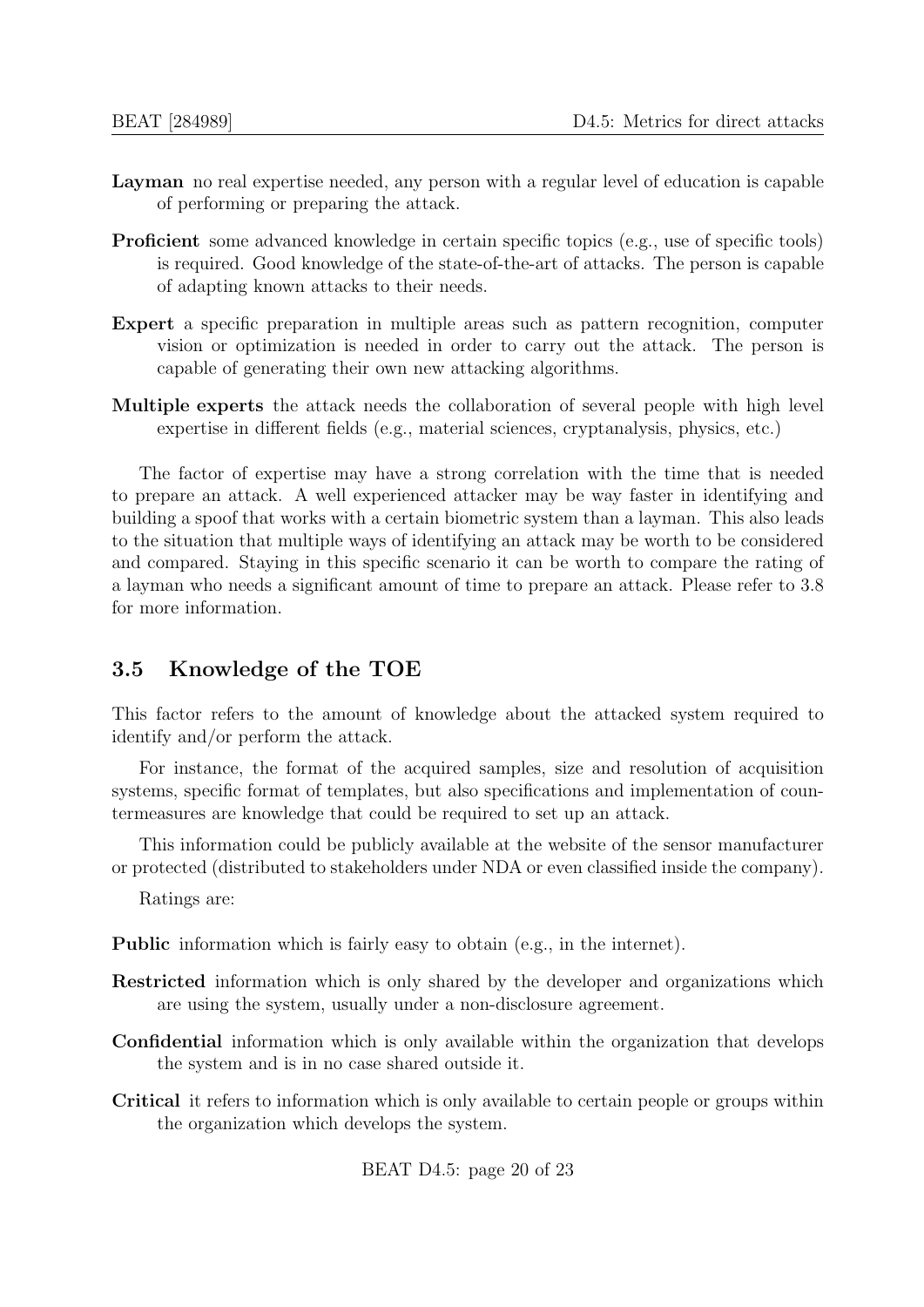Special attention should be paid to possible countermeasures that may be implemented in the system and whether it is necessary or not to have knowledge of their existence in order to be successful in a given attack. This aspect may have a strong correlation to the factor of elapsed time. If an attacker is not aware of the concrete countermeasures implemented by a system it may take significantly more time to prepare a successful attack then when knowing the detailed specification.

It is assumed that all the knowledge required to perform the attack is gained during the identification phase and prepared for the exploitation. Therefore, this factor is not applied to the exploitation phase.

#### 3.6 Window of Opportunity

This factor refers to the difficulty to access the system either to prepare the attack (in identification phase) or to perform it on the target system.

For the identification phase, elements that should be taken into account include the easiness to buy the same equipment (with and without countermeasures) that should be attacked.

For exploitation phase, both technical (such known/unknown tuning) and organizational measures (presence of a guard, ability to physically modify the target, limited number of tries, etc.) should be taken into account.

This factor is not just expressed in terms of time. Proposed values are:

- Easy There is no strong constraint for the attacker to buy the system (at a reasonable price) to prepare its attack (identification phase). For the exploitation phase, only a few (1 to 3 for example) tries are required and the spoof will work with a sufficient reliability.
- Medium For the identification phase, specialized distribution schemes exist (not available to individuals). For exploitation phase, either a tuning of the attack for the final system is required (unknown parametrization of countermeasures for example), or several tries (5-10) are necessary to reach a good level of success.
- Difficult For the identification phase, the system is not available except for identified users. For exploitation, for example spoofs must be adapted to the (unknown) specific tuning, or there is only a very limited chance for the spoof to be accepted (more than 50 tries requested), or the system need physical modification (for example physically accessing a hidden signal significant of the matching rate).

BEAT D4.5: page 21 of 23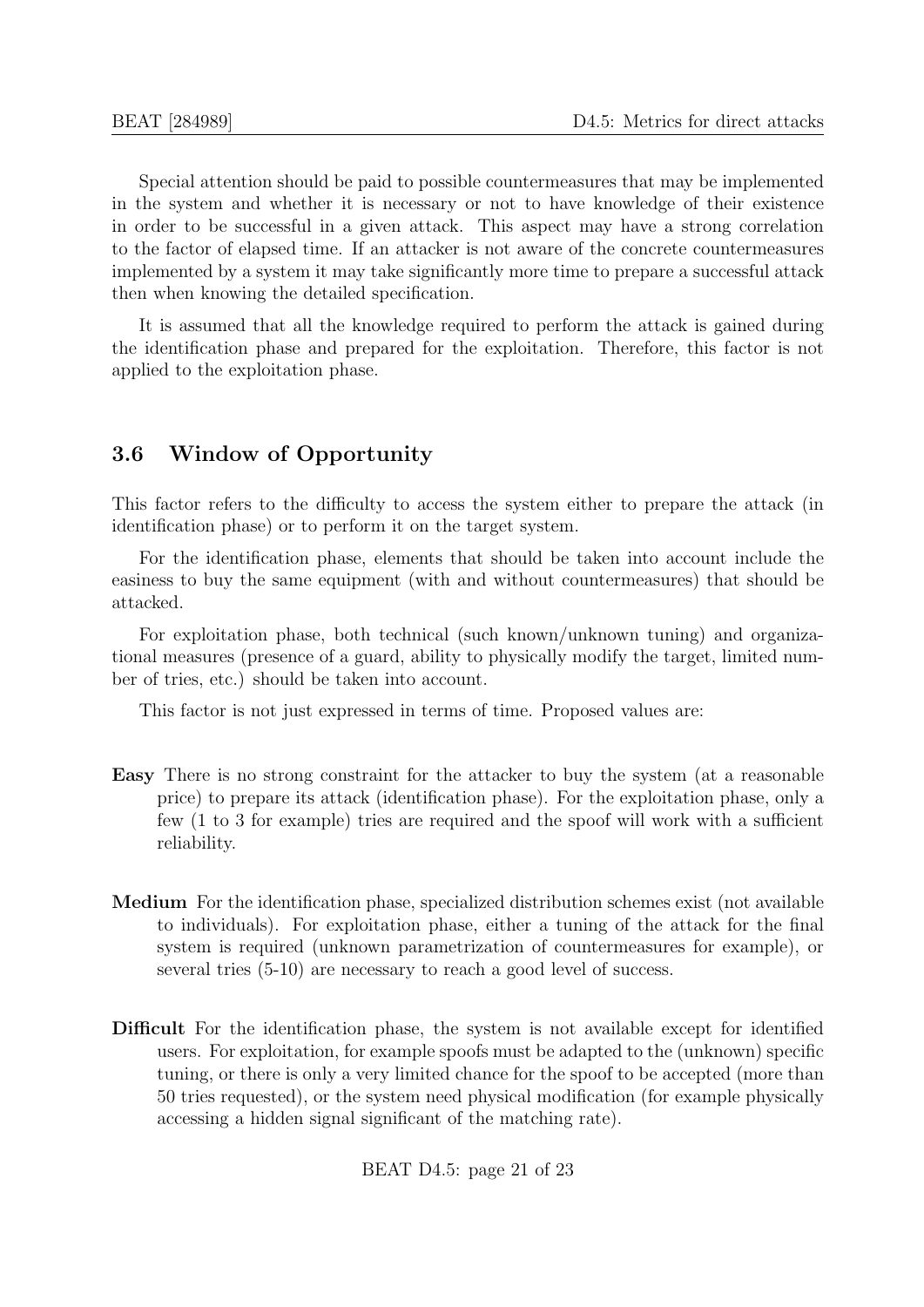#### 3.7 Equipment

This factor refers to the type of equipment required to perform the attack. A suggested rating is:

- Standard equipment which is affordable, easy to obtain and simple to operate (e.g., computer, video cameras or mobile phones).
- Specialized this refers to fairly expensive equipment, not available in standard markets and which requires of some specific formation to be used (e.g. a spectrum analyser).
- Bespoke this refer to very expensive equipment with controlled access; for example, research printing systems with specific ink definition and flexible support adaptation. In addition, if more than one specialized equipment is required to perform different parts of the attack, this value should be used.

#### 3.8 Correlations between rating aspects

It is essential to understand that there is not just one way to rate a specific attack. Rating a specific attack does not presuppose to have a dedicated attacker in mind. An attack usually has a certain and well defined target. Such a target could for example be to impersonate a genuine user.

In order to achieve this target an attacker has many different options and ways and one should assume that there is more than one attacker existing.

Even if a very concrete scenario is observed (e.g. spoofing a system by the use of a gummy finger) the attack can be rated in many different ways. One could for example start with an attacker who is a layman and will need a significant amount of time to prepare a finger that would work for a certain system. On the other hand one can also start with a Proficient attacker who will only need a day to prepare such a spoof.

In such situations it is essential for the use of the metric as proposed in this document to rate all possible and useful combinations that an attacker could use in order to achieve their target. If multiple scenarios lead to different values (which is likely) the smallest value should count to characterize the attack as an attacker will always try to use the path of least resistance.